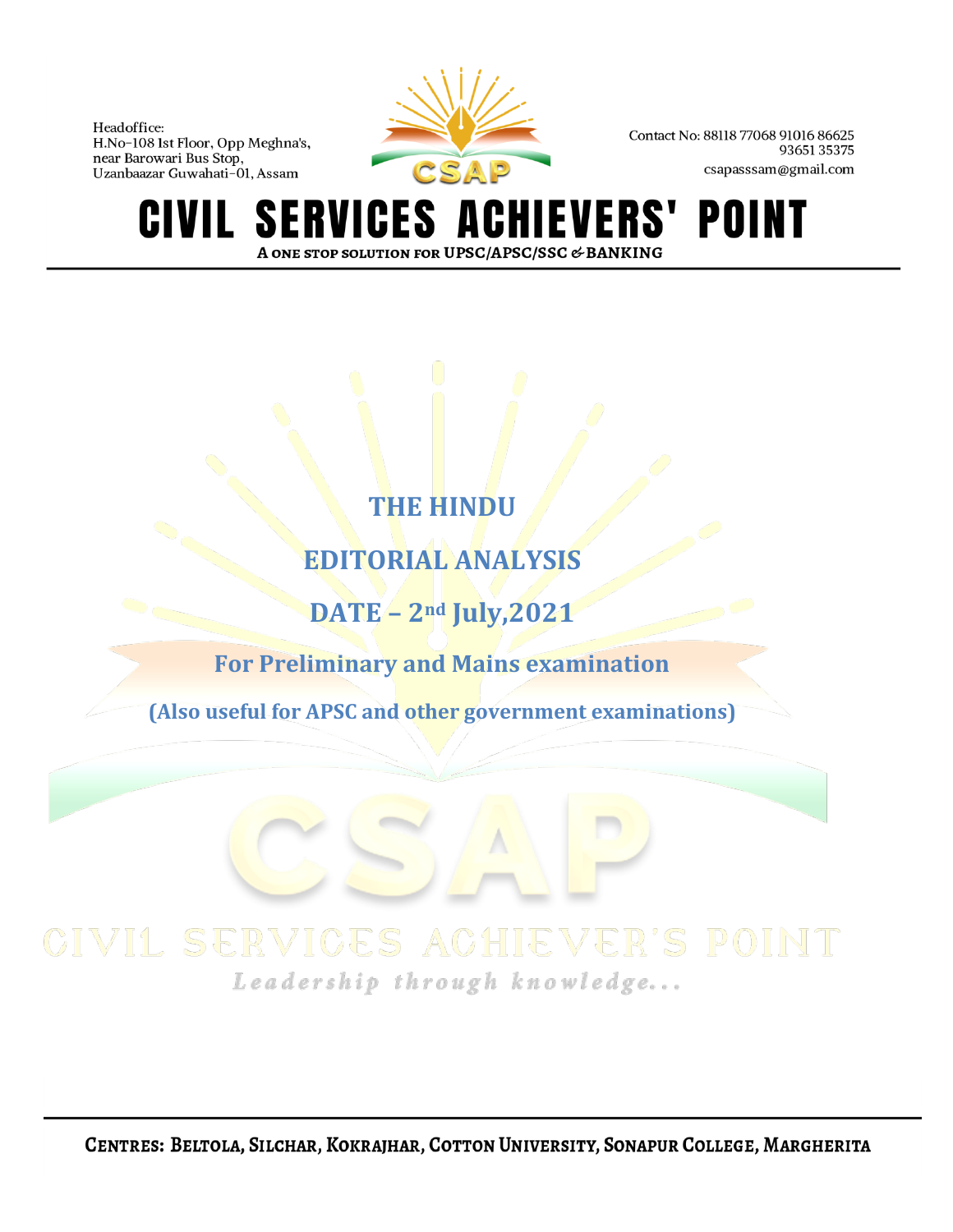

Contact No: 88118 77068 91016 86625 9365135375 csapasssam@gmail.com

### **SERVICES A** IEVERS' POINT CIVIL A ONE STOP SOLUTION FOR UPSC/APSC/SSC & BANKING

# EDITORIALS

- Envisioning the post-pandemic smart city ( $GS$  2 Smart Cities Mission)
- Relief and recompense (GS 2 Government policies)
- Later than ever  $(GS 2 Federalism)$
- Delhi's lame duck Assembly (GS 2 Federalism)

Leadership through knowledge...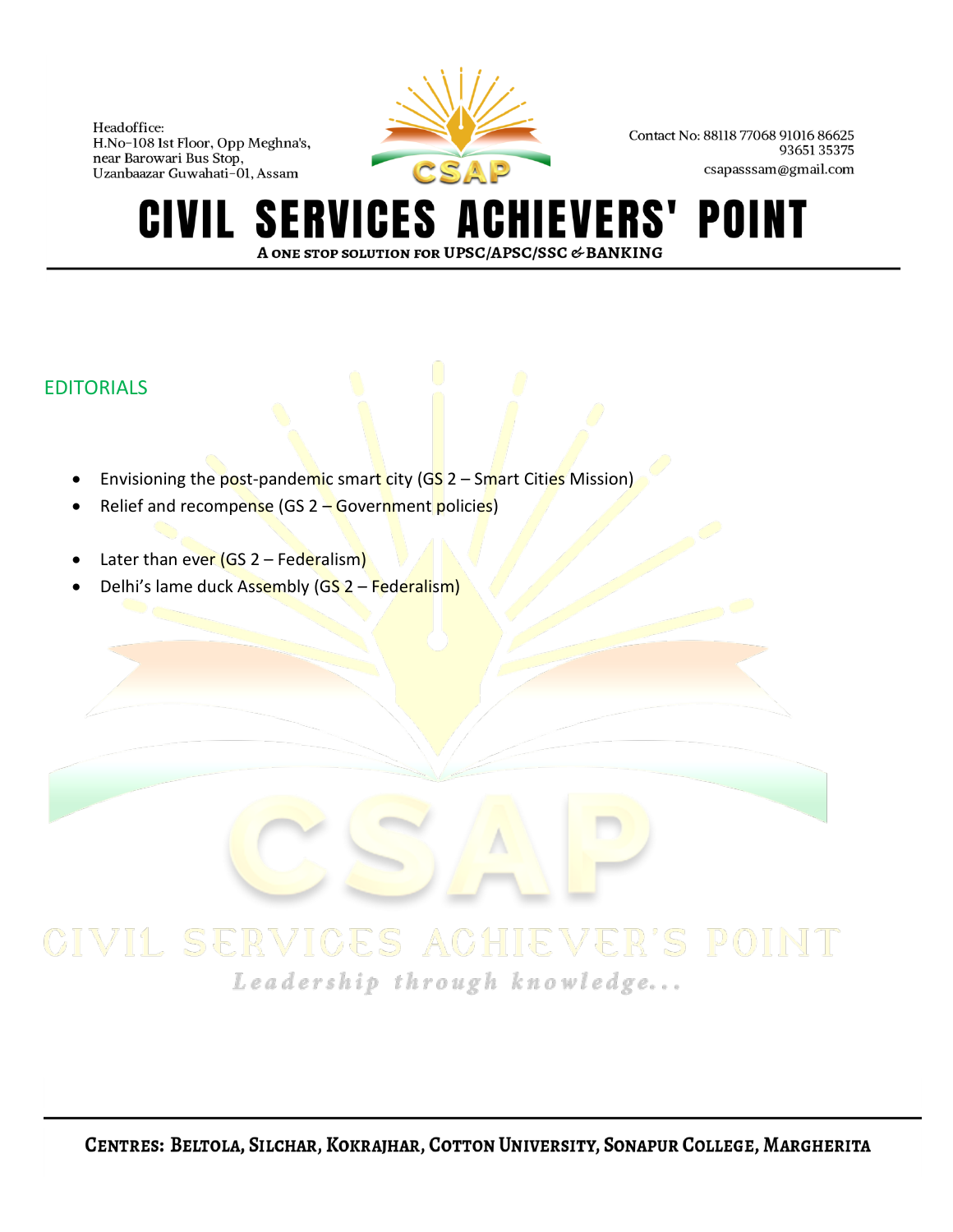

Contact No: 88118 77068 91016 86625 9365135375 csapasssam@gmail.com

### **ERVICES A IEVERS' SI** POI A ONE STOP SOLUTION FOR UPSC/APSC/SSC & BANKING

### **ARTICLES**

# **Envisioning the post-pandemic smart city**

### **Context**

- Six years ago, the Bharatiya Janata Party (BJP)-led government started a journey of urban development based on the belief that a select set of cities across the country could be 'transformed' and made smart, after they were chosen through a competition among the States.
- The Centre would support the chosen projects and others would learn from them. The idea of a transformation is indicated in BJP's manifesto for the 2014 election, where, in a reference to the squalor that has traditionally marked cities and towns, the party declared that they should "no longer remain a refection of poverty and bottlenecks.
- Rather they should become symbols of efficiency, speed and scale". This racy vision laid the foundation for a programme to create 100 smart cities.

### **The general concept**

- Globally, there is no uniform definition of smart cities, and the most common features of such urban spaces are derived from concepts in the global north.
- They generally have a technocentric vision, with sensors everywhere, smart homes, high levels of connectivity, massive and ubiquitous data collection by various agencies, and a continuous fow of useful information to citizens.
- All this, the reasoning goes, can help governments allocate resources optimally and take timely decisions to raise efficiency and improve standards of living.

Leadership through knowledge... **Indian cities problems**

• India's cities have well-known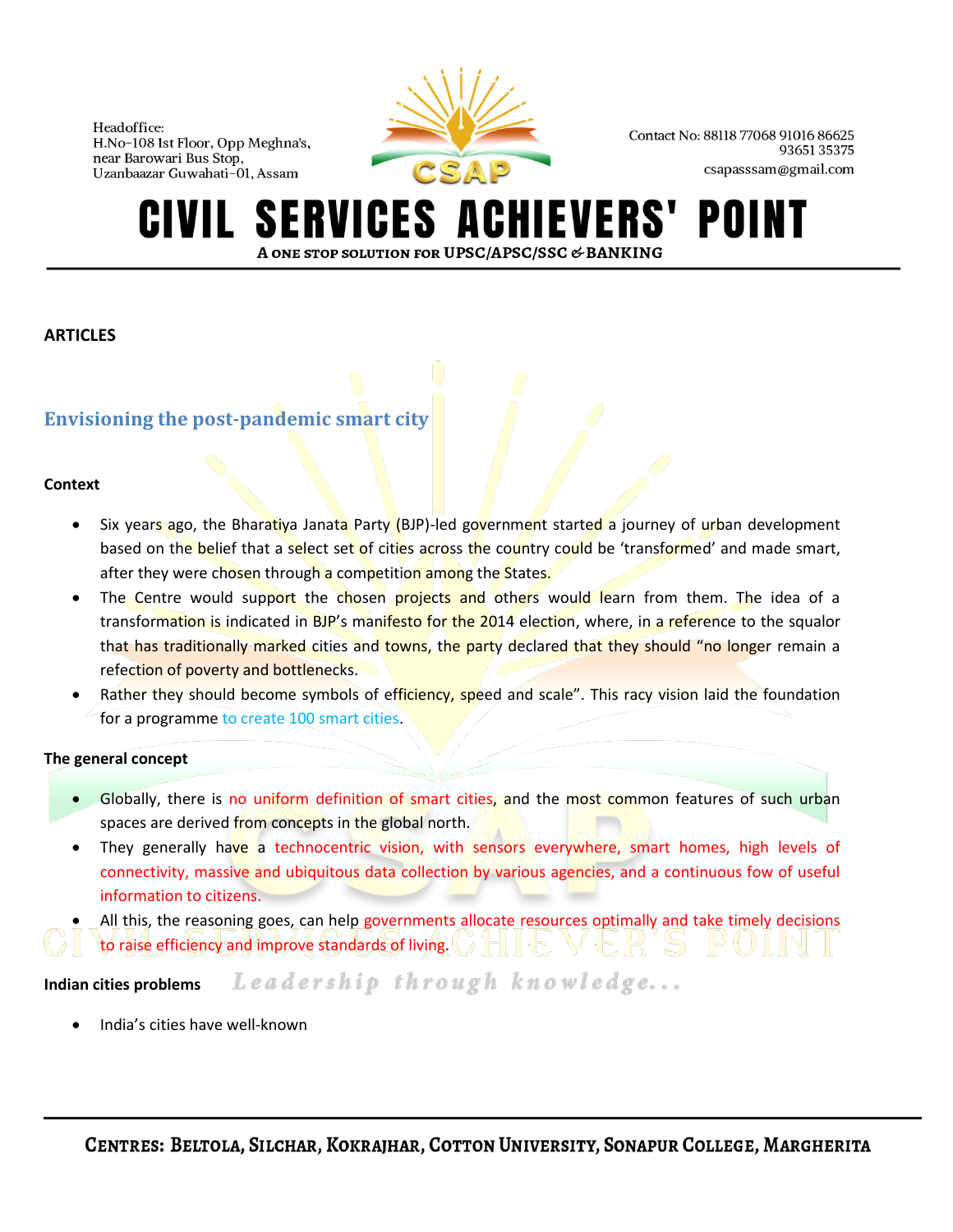

Contact No: 88118 77068 91016 86625 9365135375 csapasssam@gmail.com

### **ERVICES A** HIEVERS' POI A ONE STOP SOLUTION FOR UPSC/APSC/SSC & BANKING

- $\circ$  infrastructure deficits, inadequate water supply, waste management, sewerage and transport arrangements, high levels of pollution and, with climate change, frequent extremes of foods and drought.
- The answer to these, the Smart Cities Mission, has been fashioned as an amalgam of upgraded civic services and expensive showpiece projects in the chosen cities, with the investments heavily influenced by the Centre.

## **Now, a health focus**

- Before a complete critique of the expensive programme could emerge, COVID-19 interrupted the lives of cities, confining people indoors for long periods, disrupting economic processes and paralysing vibrant urban life.
- As the pandemic peaked, thousands had to desperately look for emergency medical care in scarce health facilities, while the flashy smart developments built for leisure and shopping remained shuttered.
- Unsurprisingly, when the Smart City Awards 2020 were declared recently, the Ministry of Housing and Urban Affairs gave one component of the scheme, the Integrated Command and Control Centres (ICCCs), a health focus.
- These centres, of which 70 are operational, functioned as "war rooms" for COVID-19, and, combined with "other smart infrastructure developed under the mission, helped cities in fighting the pandemic through information dissemination, improving communication, predictive analysis and supporting effective management", it said.
- This is a remarkable image of efficiency, but it would seem incongruous with the lived reality in several States and the national capital during the second wave of the pandemic, as people struggled for information and access to medical care.
- Yet, one of the States that suffered severely, Uttar Pradesh, shot to the top for implementation metrics of the smart cities projects, apparently because it achieved more than what was envisaged in the centrallysupported schemes. It added its own set of 'State smart cities'.
- The fact that U.P., a crucial BJP-ruled State scarred by the pandemic, is bound for elections next year must, of course, be treated as a coincidence. Indore and Surat jointly won top city-level awards, while Madhya Pradesh and Tamil Nadu also won State awards.  $k n o w l e d g e ...$

### **Infrastructural convergence**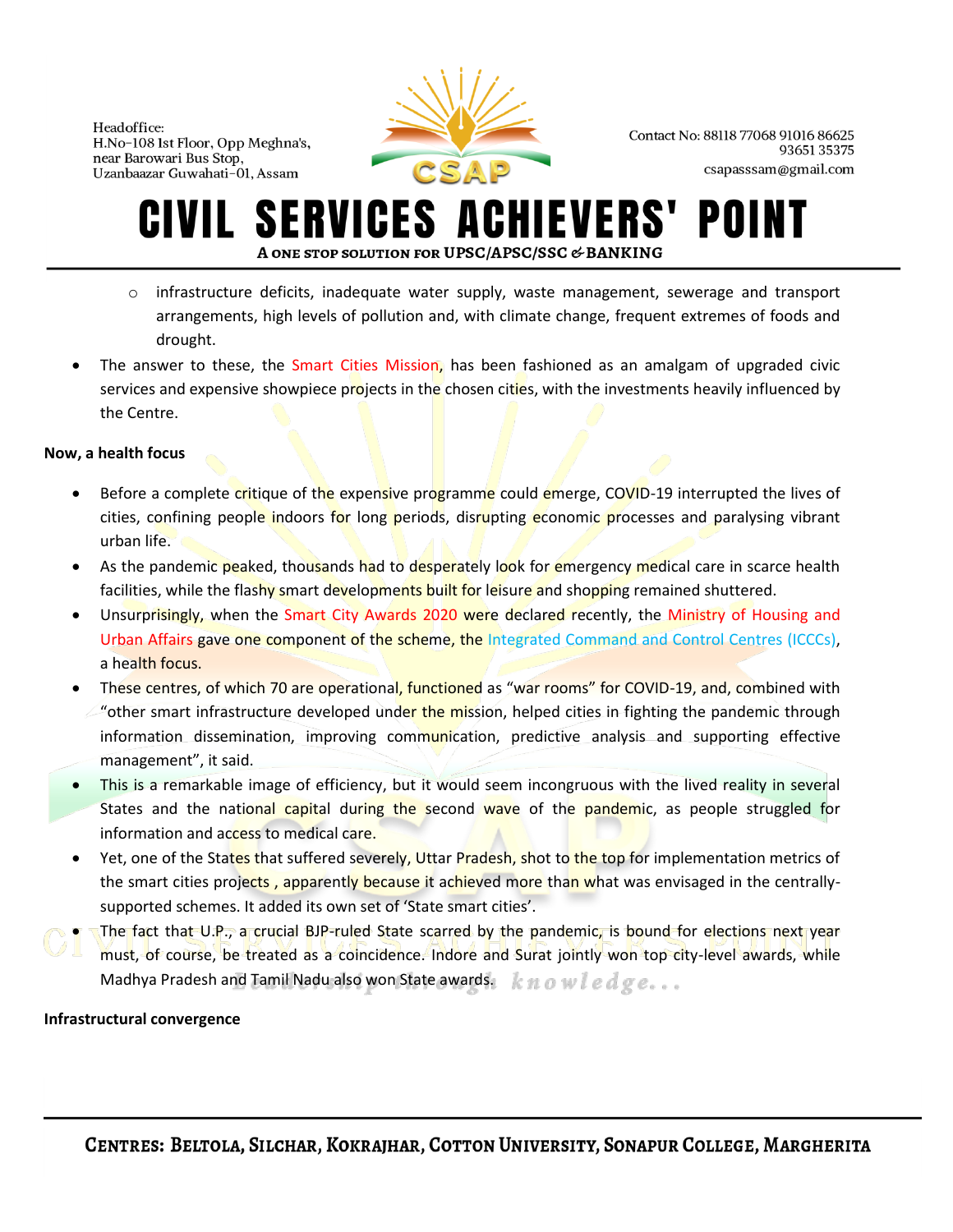

Contact No: 88118 77068 91016 86625 9365135375 csapasssam@gmail.com

### **SERVICES ACHIEVERS'** POII IVIL-A ONE STOP SOLUTION FOR UPSC/APSC/SSC & BANKING

- Over the years, Smart Cities Mission projects converged with other infrastructure programmes such as AMRUT, the Atal Mission for Rejuvenation and Urban Transformation, the PMAY (Urban), the Pradhan Mantri Awas Yojana, for housing.
- Some also get support from international agencies to adopt best practices on mobility and transport, energy and reducing carbon emissions.
- The latest official count shows that 5,924 Mission projects worth ₹1,78,500 crore have been tendered, indicating the scale of investments. This is in tune with some estimates that globally, 90% of urban development by mid-century will take place in developing countries.
- A focus on basic urban infrastructure prioritised by elected representatives was part of national policy since the Third Plan period (1961-66), although the focus shifted to smaller towns away from Bombay and Calcutta in the Fourth Plan (1969-74).
- After decades of slow experiments, the post-COVID-19 era will sharpen the question of how cities must evolve. The Danish urban design expert, Jan Gehl, who is averse to the idea of smart cities and "silly gimmicks", speaks of the universal values of a city as one that is a meeting place of people, inviting them to spend time, walk, bike, and roam around public, semi-public or private gardens.
- Pedestrianisation over motorisation is also a marker of a good city.
- Although they try to accommodate some of these elements, India's smart city plans cannot really aspire for a structural shift, in which the movement of people gets priority over vehicles.
- In fact, extending the green logic would imply a freeze on all diversion of wetlands and commons for any other development, creating new urban gardens and water bodies, and doing a climate change audit for every piece of infrastructure planned.
- A green and blue city would mean less destructive flooding, more water to harvest and lower peak temperatures — all of it at very little expense. Use for the commons Cities could be elegant, healthy and smart after the pandemic if they apportion the available road space for bicycles, which exemplify safe travel and can complement expanded public transport when commuters return in big numbers to bus and urban rail.
- This is consistent with the pan-city goals of the Smart City Mission, but requires State governments to take resolute action.
	- Bicycles represent the ideal urban travel bubble and must be moved from the margins to the centre of policy. Pedestrianisation, biking and harmonious opportunities for street vending created by allocating more of the commons would also be fully democratic and address the criticism that smart city planning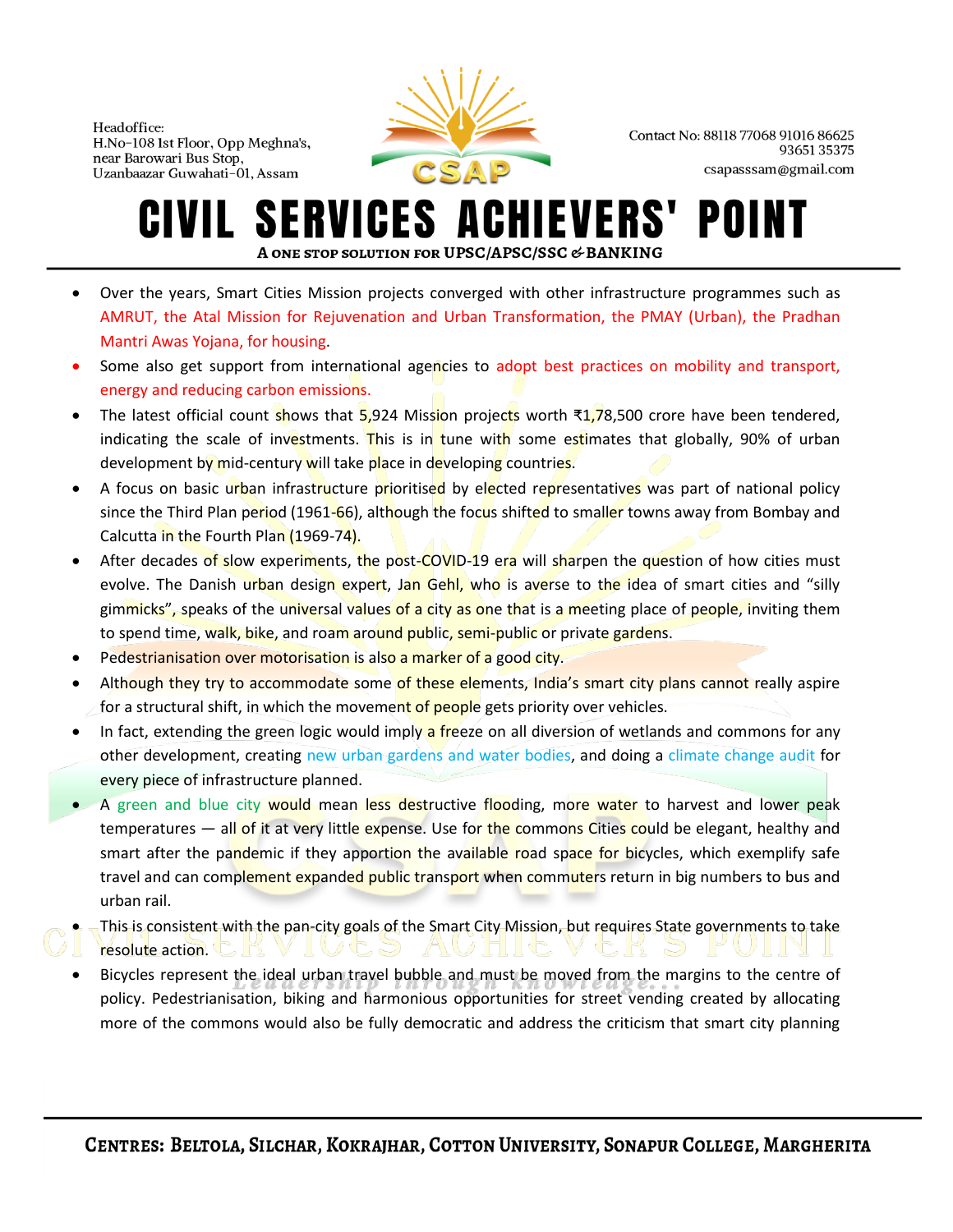

Contact No: 88118 77068 91016 86625 9365135375 csapasssam@gmail.com

### **SERVICES AO** CHIEVERS' POII IVIL. A ONE STOP SOLUTION FOR UPSC/APSC/SSC & BANKING

ignores the informality that marks India's urban spaces. This is valid for both cities being retroftted with facilities and those being developed as greenfield sites.

- Can more of the commons be turned into farmers' markets, vending grounds and craft centres?
- None of this detracts from essential modernisation, such as deployment of multiple sensors to gauge air, noise and water pollution, provision of electronic delivery of citizen services, whether online or in a government office, intelligent public transport, expansion of renewable energy.
- Recovery of valuable materials from waste remains a lost opportunity even in the biggest cities.
- It would, however, mean a shift away from flyovers, underpasses and cheap parking lots that serve far fewer citizens. For citizens, real time control rooms can be meaningful only if they can have a good public dashboard of information.
- In COVID-19 times, this means access to health alerts, vaccinations, hospital beds and topical advice, rounded of with data on pollution, rainfall, congestion and so on.
- Democratising smart cities planning has to ensure every section of society has a voice in the process, and not merely those who have digital access. Pressure to frame projects, however, often cuts out many, and even elected representatives get short shrift.
- The Housing Ministry said last year that it had no plan to issue a report card for the 100 chosen smart cities, but was using the Ease of Living Index measured through a public perception survey. Such measurements can be heavily biased if they are not broad based.
- Quite tellingly, out of 32.2 lakh citizens in 111 cities who participated in a survey, the online channel which could be accessed through a QR code or website attracted 31,05,481 items of feedback.

### **Conclusion**

- The pandemic has come as a remarkable opportunity to review the paradigm of smart cities, and to steer the course of hundreds of other towns that are not on the map.
- They should be helped to frame their plans around people and nature, to learn from mistakes and to avoid expensive technological solutionism.

# Leadership through knowledge...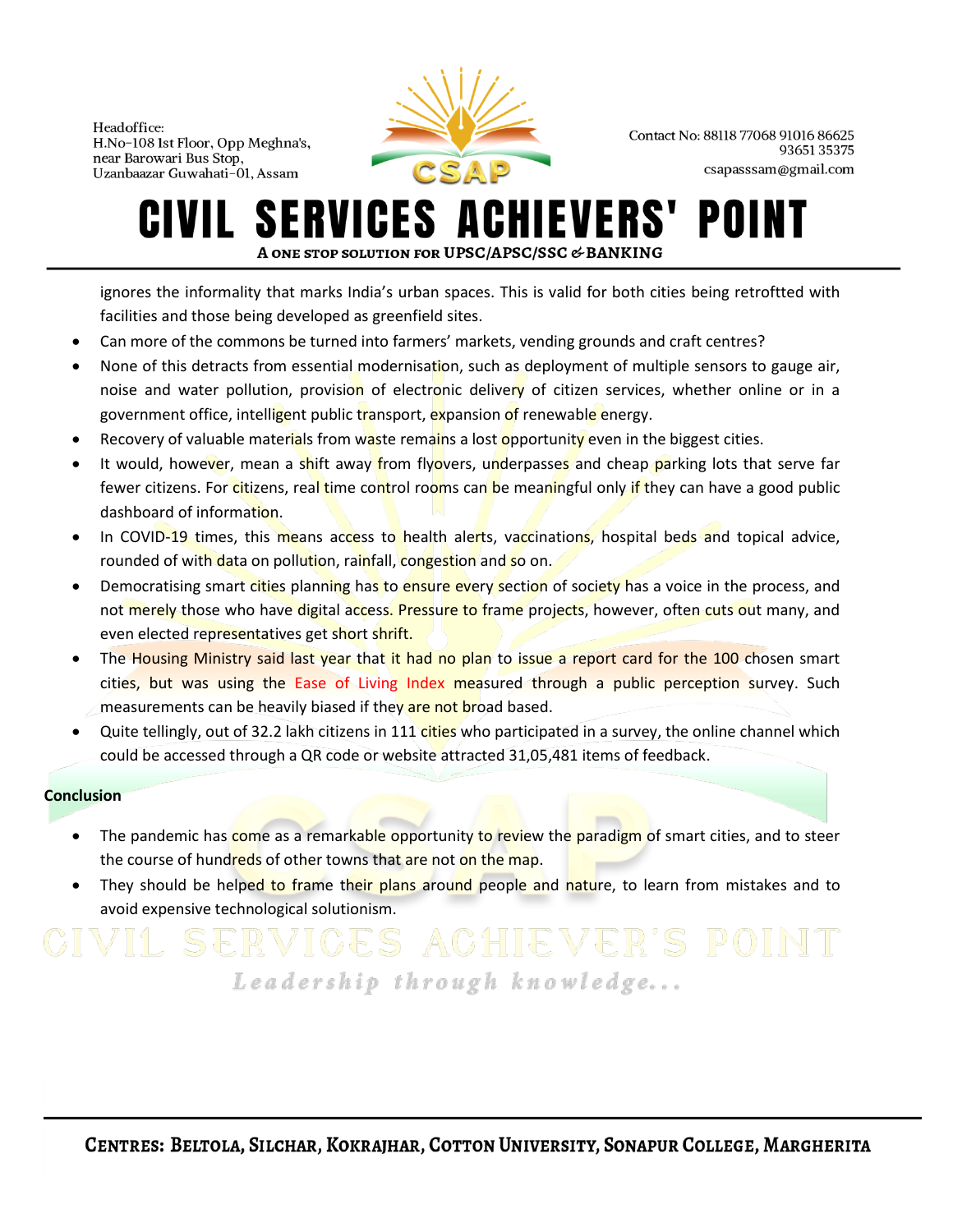

Contact No: 88118 77068 91016 86625 9365135375 csapasssam@gmail.com

### **SERVICES A IEVERS'** POII A ONE STOP SOLUTION FOR UPSC/APSC/SSC & BANKING

# **Relief and recompense**

- It is a matter of relief and satisfaction that the Supreme Court has prodded the Union government to perform its statutory duty of fixing a compensation for the families of those who lost their kin to the COVID-19 pandemic.
- The order comes close on the heels of a slew of directions on registering the country's vast unorganised workforce and its army of inter-State labourers on a national database and ensuring that none of them went hungry.
- On the issue of making an ex gratia payment to those affected by the pandemic, a notified disaster under the Disaster Management Act, the Centre initially took the untenable stand that it lacked the financial resources to compensate for every COVID-19 death.
- However, it later admitted that it was not the adequacy of resources that made it avoid any compensation, but rather its decision to prioritise expenditure in response to the pandemic. It is indeed true that unlike more frequent disasters such as cyclones, earthquakes and foods, a pandemic that has hit every country is not a one-time calamity, but an ongoing and prolonged phenomenon.
- However, the Court has rightly found that this was not reason enough for the Government to evade its duty to include ex gratia assistance on account of loss of life in its guidelines for "minimum standards of relief" to those hit by the disaster.
- The Court correctly did not fix a compensation amount for each death, leaving it to a policy decision by the National Disaster Management Authority and the Centre.
- In an earlier order, the Court dealt with the need for comprehensive registration of all inter-State and unorganised workers in the country.
- It is unfortunate that it needed a pandemic, and the resulting humanitarian, social and economic crisis for millions of workers, to give an impetus to the process.
- The Supreme Court, while disposing of suo motu proceedings on the miseries of migrant labourers, has now fixed a deadline of December 31 this year for all States and Union Territories to complete the Leadership through knowledge... process.
- The Centre has been given a deadline of July 31 to make available a portal for its National Database for Unorganised Workers (NDUW) project so that it may be used for registering unorganised workers across the country.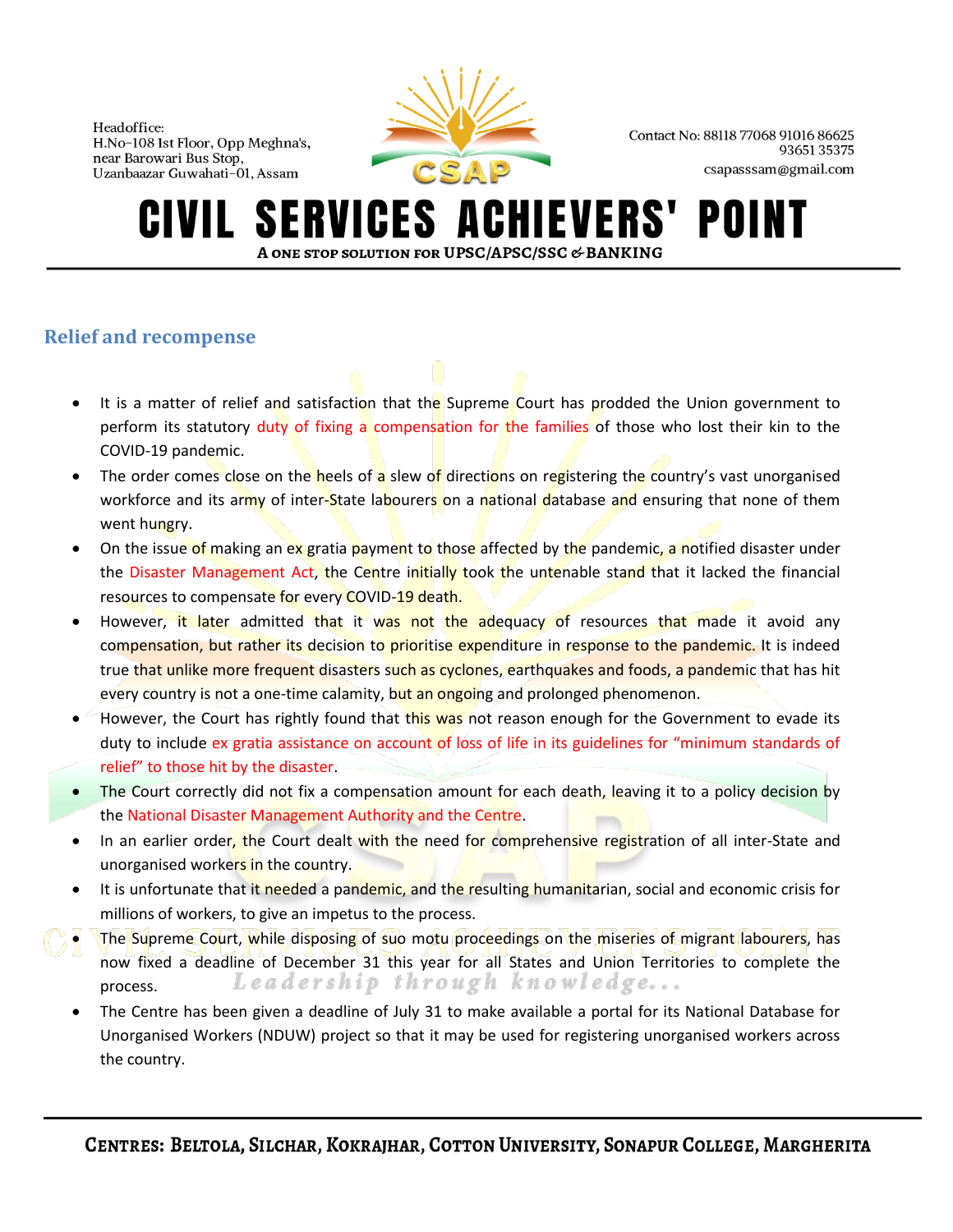

Contact No: 88118 77068 91016 86625 9365135375 csapasssam@gmail.com

### ERVICES A **EVERS'** POI A ONE STOP SOLUTION FOR UPSC/APSC/SSC & BANKING

- However, the Union government, which was directed to make such a common module available to the States as far back as in August 2018, claimed the work on developing the portal was affected due to the fallout of the pandemic.
- The Court has pulled up the Union Labour Ministry for its "apathy and lackadaisical attitude" and directed that the process of registration should begin by July 31.
- The verdicts open up the possibility that the inter-State and unorganised workers will at last be able to reap the benefits of welfare laws enacted for them. These interventions signify the rejuvenation and assertion of a court seen as somewhat reticent until recently.

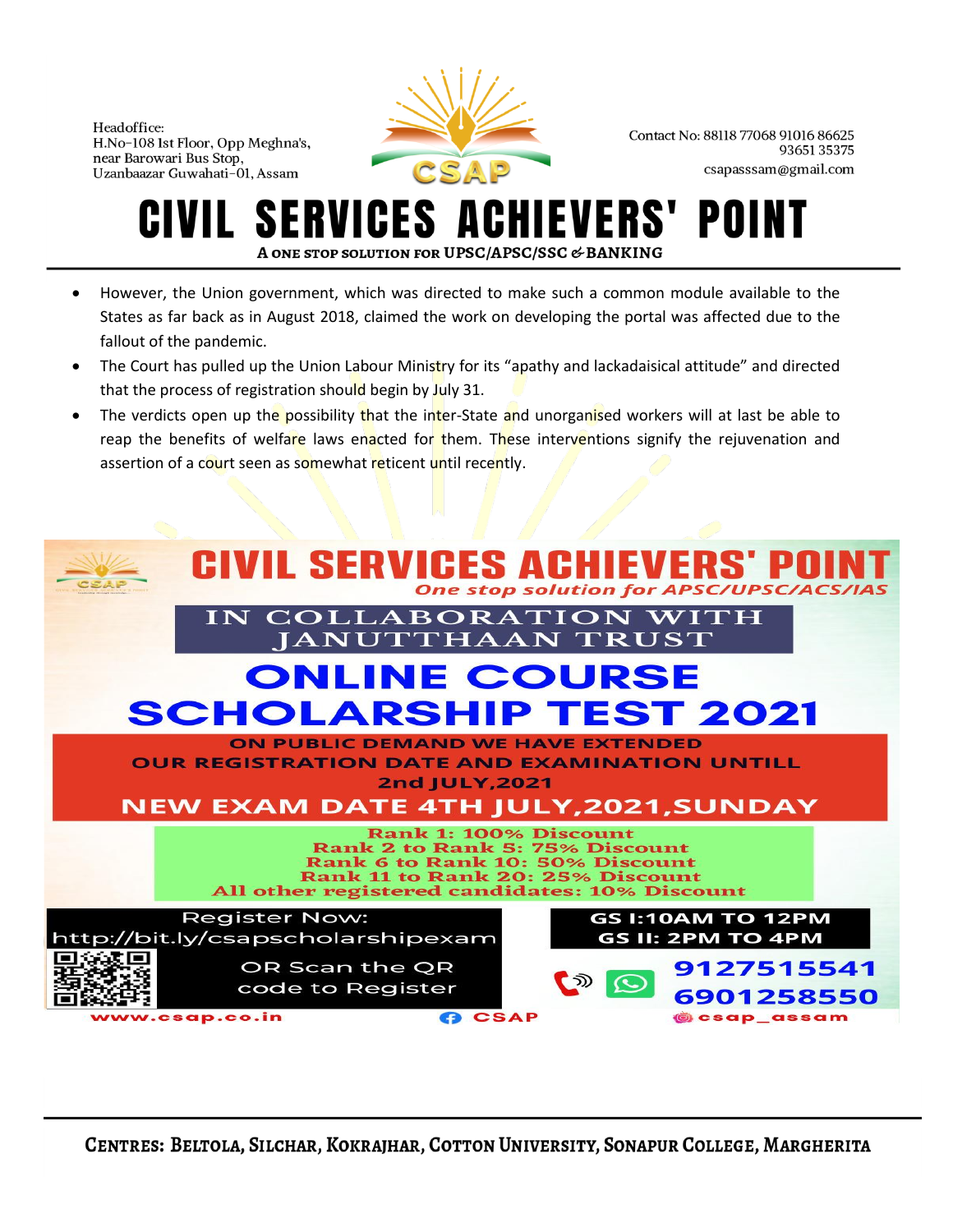

Contact No: 88118 77068 91016 86625 9365135375 csapasssam@gmail.com

### **SERVICES AO HIEVERS'** POII A ONE STOP SOLUTION FOR UPSC/APSC/SSC & BANKING

# **Later than ever**

### **Context**

- The Union Territory of Puducherry has finally got a Council of Ministers.
- It has taken almost two months after the Assembly election results, and 50 days since the assumption of office by N. Rangasamy as Chief Minister, for the National Democratic Alliance (NDA) to get five nominees sworn in as Ministers, three from his party, the All India N.R. Congress (AINRC), and two from the Bharatiya Janata Party (BJP).
- What makes Puducherry's first NDA Ministry stand out from the earlier coalition ministries is the inordinate delay in its formation despite there being a pre-poll alliance.
- The impact of the deadly second wave of the pandemic did not add any sense of urgency to the parties to thrash out their differences. But there could be more trouble to come.
- Portfolios have not been allocated to the five Ministers who were sworn in on Sunday. The Chief Minister's illness was not the only obvious reason for the delay in cabinet formation; there were also differences between the partners and within the BJP local unit.
- The central government too appeared to have supported the Chief Minister's not-so-enthusiastic response to the local BJP unit's demand for the post of Deputy Chief Minister as it did not create any such post.
- However, the BJP, which has nine MLAs in the Assembly, including three nominated legislators, is tasting power for the first time in the Union Territory; the party has also got the post of Assembly Speaker.
- For all the delay, those involved in the Cabinet formation, including Mr. Rangasamy, deserve credit for the social balance in the Council of Ministers, which has three former Ministers, two representatives of Scheduled Castes and a woman.
- There is a strong possibility that the two parties would continue to have differences over the implementation of their manifestos, the key one being the AINRC's emphasis on Statehood which the national party is silent on.  $d$  ership through knowledge...
	- The territorial administration is not in the pink of health as far as its finances are concerned.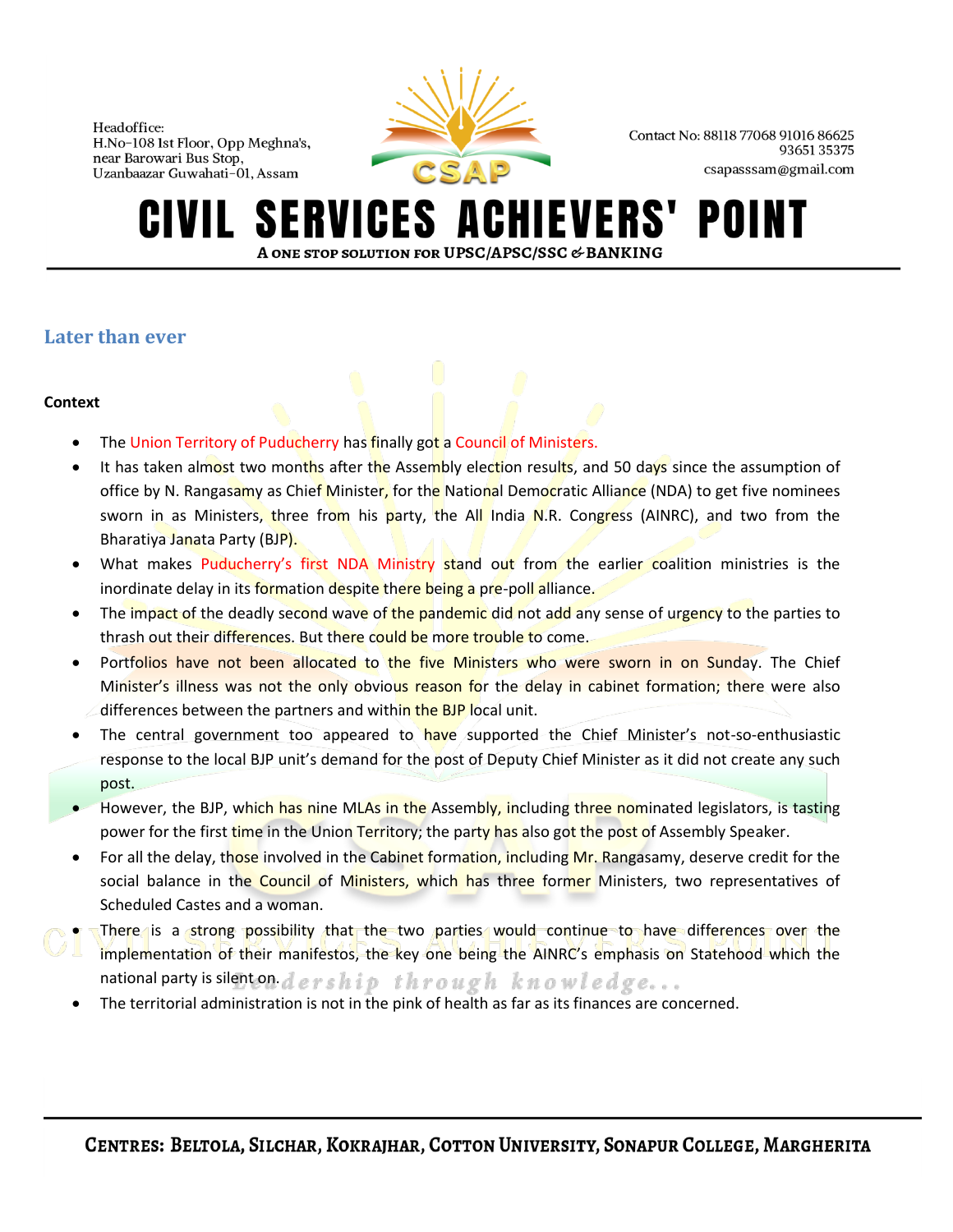

Contact No: 88118 77068 91016 86625 9365135375 csapasssam@gmail.com

## **SERVICES ACHIEVERS'** POII A ONE STOP SOLUTION FOR UPSC/APSC/SSC & BANKING

- According to the Budget for 2020-21, debt servicing accounts for about 18% of the revenue expenditure of the administration annually, in addition to salaries and pensions constituting around 35% and power purchase, 17%.
- Under such circumstances, it is not hard to guess how many of the goodies promised by the two parties would translate into reality.
- Instead of committing itself to many new measures, the Council of Ministers should ensure that existing welfare schemes, including social security pension to age group-wise beneficiaries, are well implemented.
- The Centre should also be empathetic and provide a package by waiving "legacy loans", those taken about 15 years ago. Mr. Rangasamy and Ministers should ensure corruption-free and quality administration, instead of engaging in political bickering.

# **Delhi's lame duck Assembly**

### **Context**

- The Government of National Capital Territory of Delhi (GNCTD)(Amendment) Act, 2021 has been extensively criticised as a retrograde law that turns the clock back on representative democracy.
- The bulk of criticism has been focused on the reduced autonomy of the elected government and the consequent vesting of several crucial powers in the unelected Lieutenant Governor, who is the representative of the Union government.
- This is largely attributable to public consciousness of the regular skirmishes between the elected government and the Lieutenant Governor.
- However, what deserves equal condemnation is the Act's assault on the functioning of Delhi's Legislative Assembly, which has been sought to be reduced to a lame duck.

### **A delicate balance**

Governor's discretionary role.

- When the GNCTD Act was enacted in 1992, the Legislative Assembly was given the power to regulate its
- own procedure, as well as the conduct of its business. This was subject to very limited exceptions concerning financial matters and scrutiny over the Lieutenant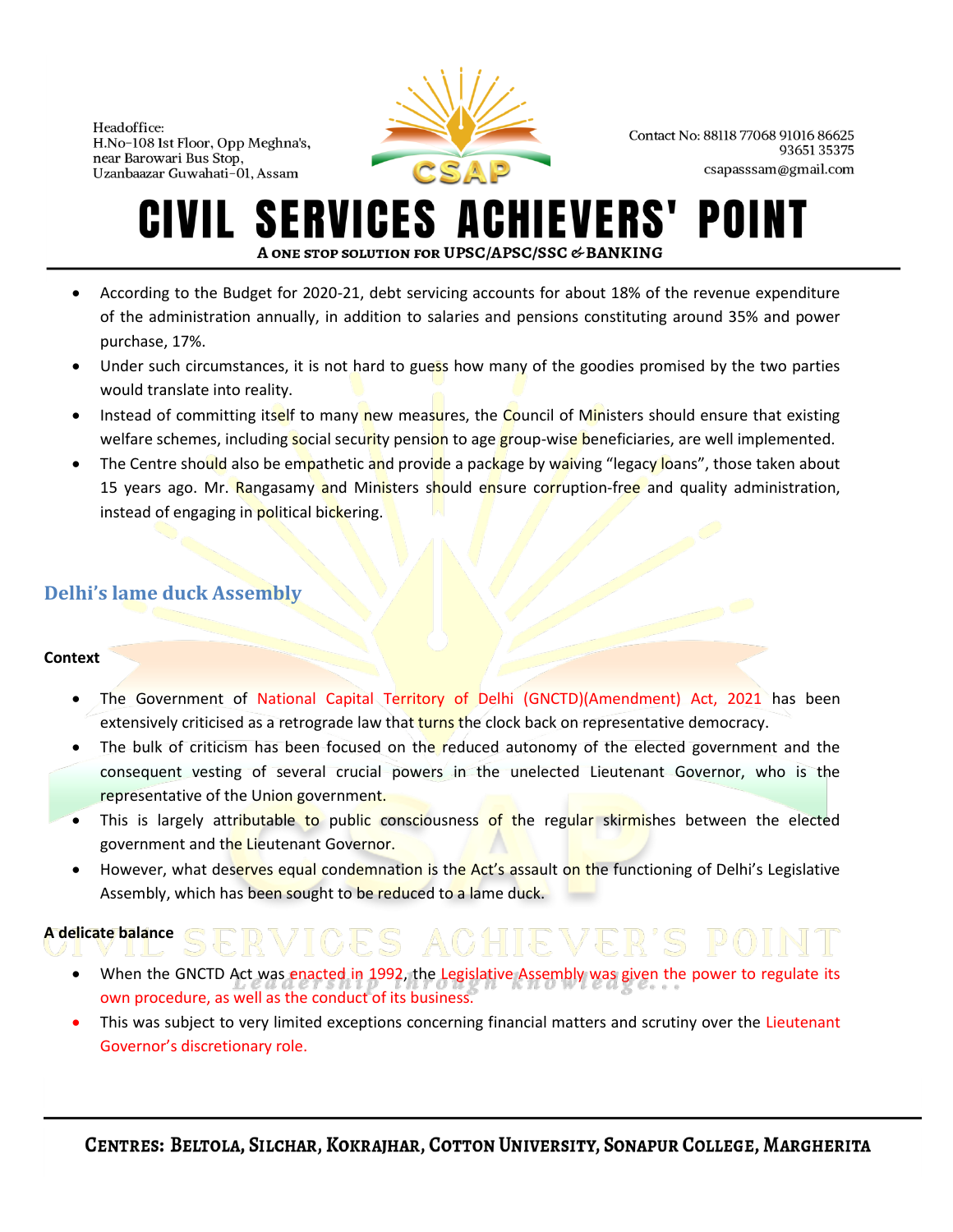

Contact No: 88118 77068 91016 86625 9365135375 csapasssam@gmail.com

### **SERVICES AO** IEVERS' POII A ONE STOP SOLUTION FOR UPSC/APSC/SSC & BANKING

- This sought to realise a delicate balance reflecting Delhi's unique constitutional position: neither full state nor a centrally governed Union Territory. However, the Amendment Act drives a coach and horses through this scheme.
- Now, Delhi's Assembly has no more functional independence worth its name. Its standards of procedure and conduct of business have been firmly tethered to that of the Lok Sabha, depriving Delhi's elected MLAs of an effective say in how their Assembly should be run.
- Even more insidiously, the Amending Act prohibits the Assembly from making any rule enabling either itself or its committees to consider any issue concerned with "the day-to-day administration of the capital" or "conduct inquiries in relation to administrative decisions".
- This is rounded of by providing that any rule made before the Amendment Act came into effect that runs counter to this formulation shall be void. The most insidious impact of this shall be to the exercise of free speech in the Assembly and its committees.
- A situation where an elected Assembly is prohibited by law from discussing matters concerning the daytoday administration of its own territory is one where it is dead on arrival.
- How can the Assembly be expected to perform its most basic legislative function  $-$  that of holding the executive to account  $-$  if it cannot guarantee itself the ability to freely discuss the goings on in the capital?
- What is the use of electing MLAs and endowing them with legislative privilege if they are unable to discuss the governance of the very constituents who elected them?

### **Impact on committees**

- A note of alarm must also be sounded for the effect on the functioning of the Assembly's committees.
- These committees are usually inured from the sound and fury of political theatre that pervade sittings of the whole Assembly.
- Away from the glare of cameras, cooler heads usually prevail and important work gets done. Inquiries are conducted, witnesses and documents are examined, and reports on relevant issues are written.
- The deliberations and inputs of committees often pave the way for intelligent legislative action. In a way, they act as the eyes and ears for the whole House, which has neither the time nor the expertise to scrutinise issues in depth.  $dership$  through knowledge...
- It would be impossible for committees to perform this function without the power to conduct inquiries. It is true that many of these inquiries are bound to be broad-based and roving in nature, and may even lead to legislative dead ends.